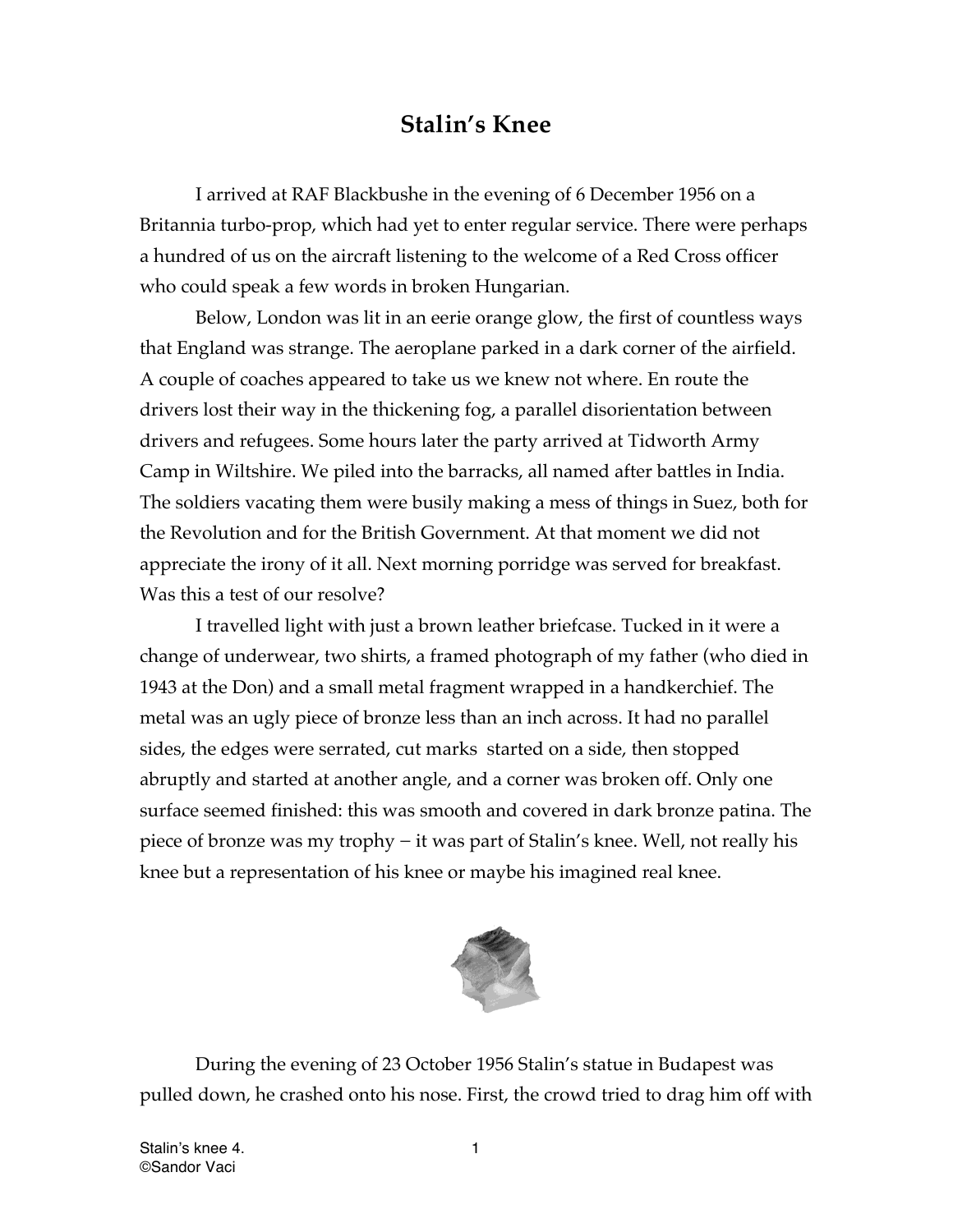steel cables attached to trucks but the seven-metre figure would not give way. People clambered up a ladder leaning against his chest, and strung cables all over him – Lilliputians tying down Gulliver.



Eventually someone had the bright idea of using an acetylene torch to cut him off just below the knees. That did the trick. Stalin slowly tipped over with a bang, leaving only his boots behind, like a lover getting away in a hurry. One minute he was up there wearing his simple tunic, standing in his army boots, left leg forward, the epitome of confidence. One arm by his side, the other pointing forward in the manner of a ham actor. There was a faint indication of a smile. And then, the next moment, he was lying legless on the granite cobbles. The sculptor of the statue was Sándor Mikus, who probably never saw his subject in the flesh. Anyway, by the time it was cast in 1951 Stalin was an old man, though the statue was of a vigorous, tall father figure. The victor at home and abroad, looking to Canaan…. for some, to Siberia. The base of the pedestal formed a

Stalin's knee 4. 2 ©Sandor Vaci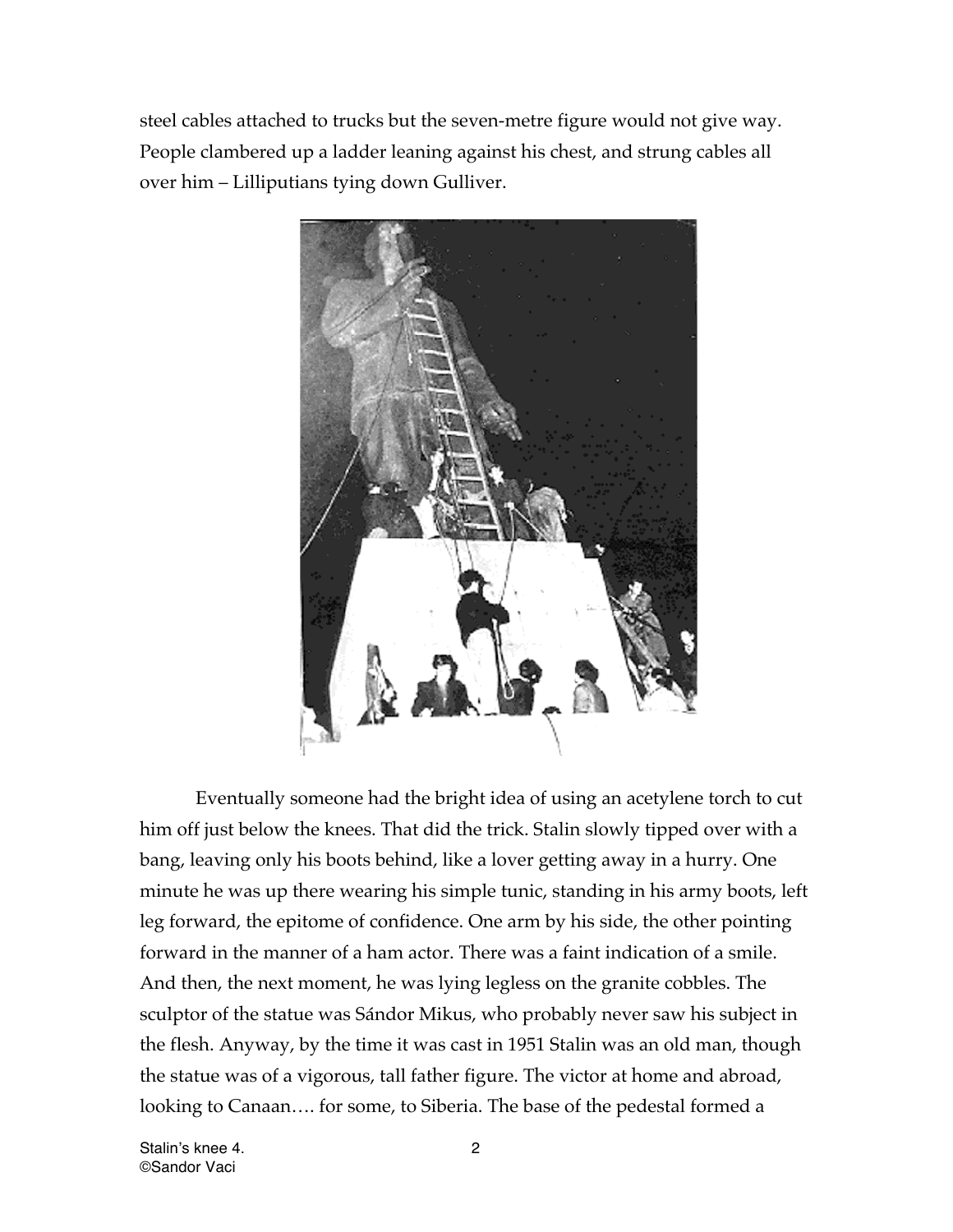rampart where the beloved party leaders stood on the most important occasions, waving to the adoring faithful and to the soldiers marching stiffly with their rifles: 4 April celebrations (the final liberation of the country from the Nazis in 1945), 1 May (Labour Day) and 7 November (anniversary of the October Revolution). The rampart was so designed that only the upper body of the dear leaders showed so, in an emergency, a quick dive could be taken. Once Stalin was pulled down, a secret tunnel was discovered leading away from the base. Not for the nomenclatura the carelessness of Anwar Sadat, who sat British Raj fashion under a canopy, to be gunned down by a Muslim fanatic. Come to think of it, were the rifles of the marching soldiers ever loaded?



On 24 October Jozef Vassiliovich Stalin was dragged to the main boulevard behind the old National Theatre. His severed head was stranded on the roadway. People were milling around with schoolboy glee waiting to hack off a souvenir. By the time I arrived the head had disappeared. The hands were gone, the torso was mutilated. I found a broken hacksaw blade and began the struggle to cut into his patella. I wrapped my gloves around the blade and sawed in any way I could. Just to cut into him − it did not matter how. An imaginary

Stalin's knee 4. 3 ©Sandor Vaci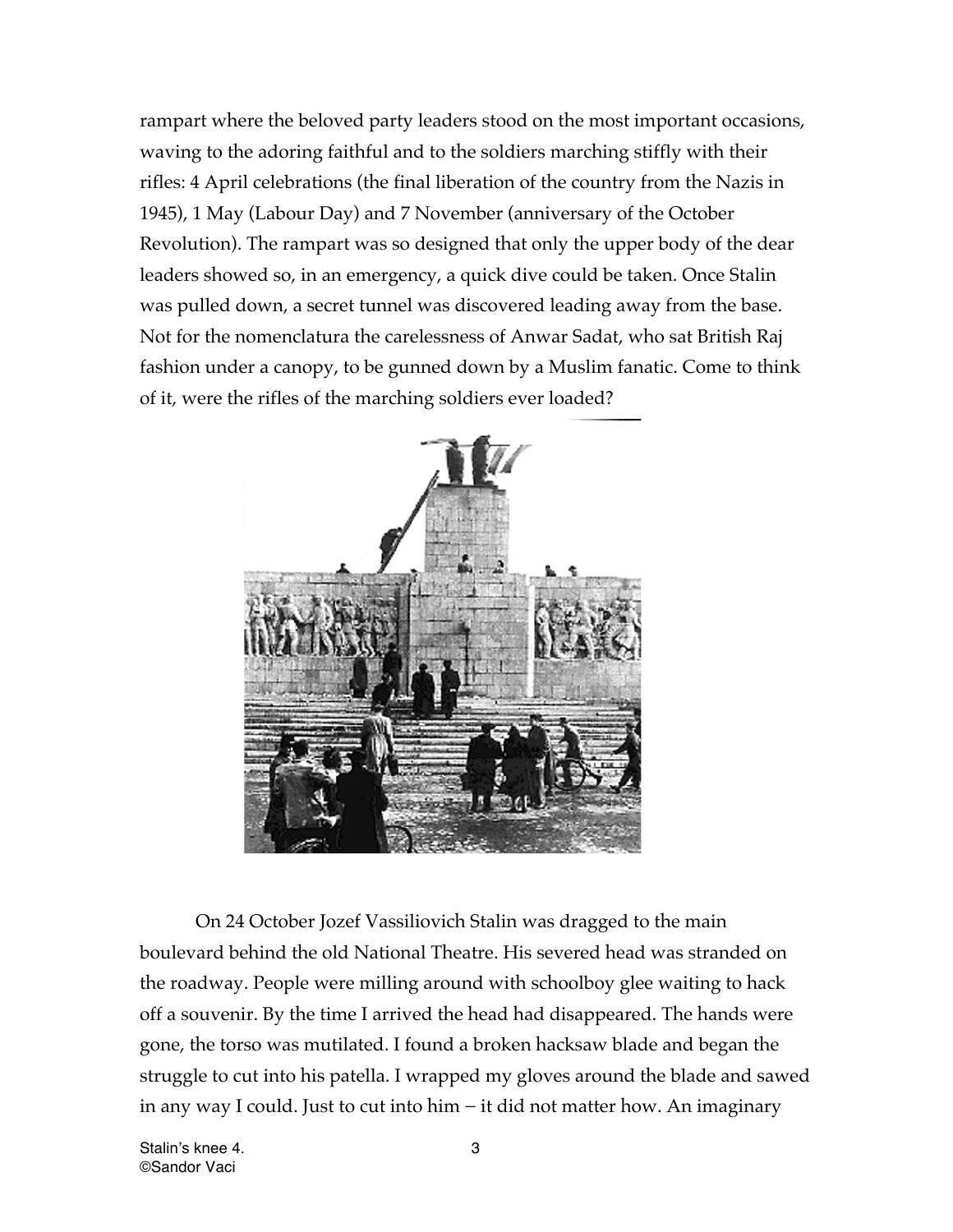voice called, "Stop, you little shit. Guards, take this man down." But Stalin's power was exhausted: I carried on unpunished. Hours passed before I finally managed to twist the small chunk of bronze back and forth around the last cut; the fatigued metal gave way. I had a bit of Stalin in my hand.



His had been a presence impossible to ignore.

Our classroom had its own altar to communism. It was a table covered in red cloth. A gypsum relief of the holy quintet hung on the wall behind: Engels, Marx, Lenin, Stalin and Rákosi (the Hungarian party leader). There was also a book of promises, which was written by a pupil with the best handwriting. Such shrines were in every school, factory, office and collective farm.

A large Soviet art exhibition was held. The first room had nothing but pictures of Stalin. The one that comes to mind most clearly was of him strutting by the rampart of the Kremlin in a white field marshal's uniform, looking all of six feet tall (when we know from Milovan Dilas that he was short, had black teeth and shoved food under his moustache). In another famous picture Lenin is speaking from a platform surrounded by sailors of the Battleship Aurora. There was Stalin, looking important, waiting his turn to change history. In another, he was talking to a party gathering, with the workers at the front all eagerly leaning forward, their eyes popping with intensity. Just behind were the faithful peasant women and men (you understand that the proletariat were the true revolutionaries so were kept ahead). Stalin directing military operations, Stalin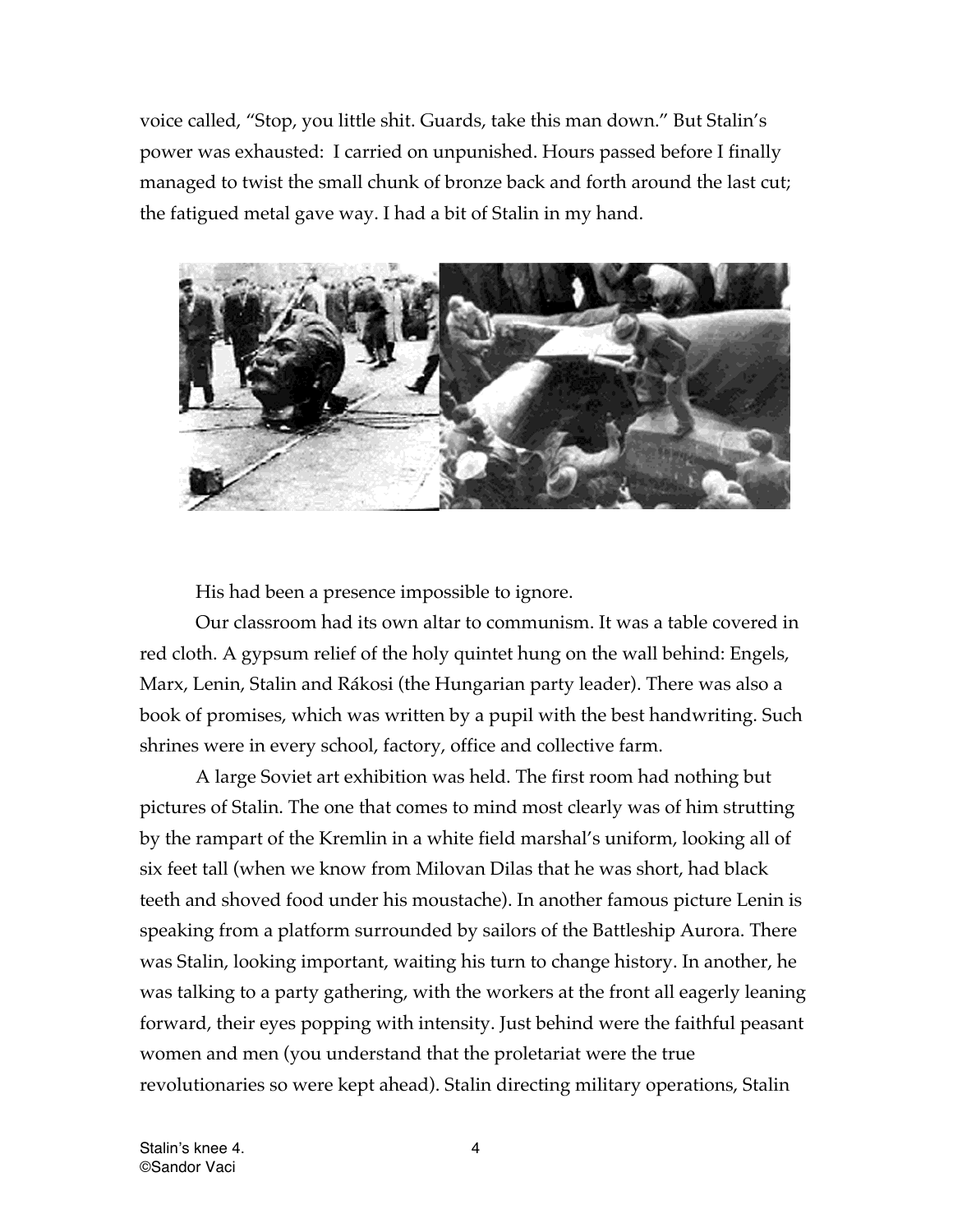hugging little girls wearing oversize hair ribbons. Here he was to be loved but for heaven's sake don't annoy him! When I hacked away at Stalin's bronze body it was revenge for the humiliation of the false applause, and more.

May Day celebrations were big; we all had to take part. One spring my role was to cheer the marchers along. Every town and village in every Soviet satellite had a this-or-that named after Stalin. So, of course, the principal road in Budapest was renamed Stalin Boulevard. It was along this thoroughfare that I was positioned with other pioneers wearing our white shirts and red ties (scout fashion). District communist parties and factory workers came with their banners, all a bit dishevelled having waited around in the sun for hours. Party cadres conducted the cheering and watched the level of enthusiasm for later reference. One after another the representatives of friendly nations arrived carrying the pictures of their own beloved leaders. 'Long live the socialist comradeship between the Soviet and Hungarian peoples', Long live Stalin, Long live Stalin … dum dum dum.' The Soviet delegation came first, of course. The Romanians marched by: 'Long live Gheorgiu-Dej.'. In a gesture of solidarity we had a shipyard named after Gheorgiu-Dej and no doubt the Romanians were lumbered with a Rákosi something.\* Anyway, I was getting into the swing of the cheering business. The Bulgarians came in sight, and I thought it was time for initiative: 'Long live Comrade Dimitrov.' A pause, then the pioneer leader leaned over the ropes, shouting, 'Shut up, you turd, he is dead.' Fortunately the Bulgarians could not understand Hungarian and passed by to be cheered by other, better-informed turds. How was I to know that dear Comrade Stalin had sent his medical experts to help dear Comrade Dimitrov recuperate, from which of course he never recovered. Dimitrov, of the disbanded Comintern, was too much of the genuine article to be entrusted with running Bulgaria for long.

Then Stalin passed away, through natural causes to most people's secret disappointment. There was the public grief of the party members crying in the street during the five-minute silence. The big stick had gone but the regime was as strict as ever. Three hundred people were jailed for repeating an untranslatable joke. At the end of the year the Danube froze over; thick, grey snow covered the streets but inside people celebrated more cheerfully than before. A real, authentic life could be lived only behind closed doors and shared

Stalin's knee 4. 5 ©Sandor Vaci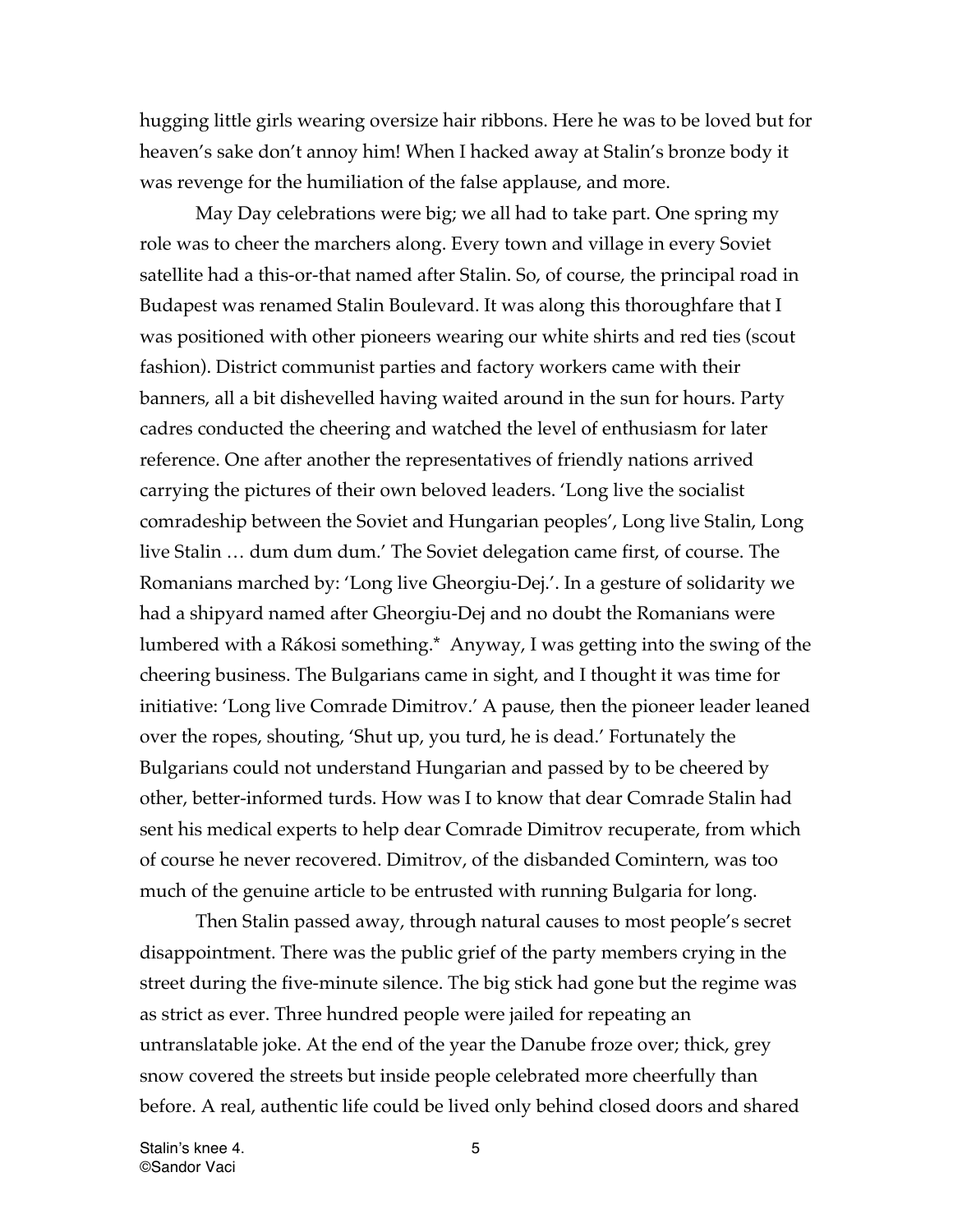only with people you could completely trust. My mother, aunts, uncles and friends of the family got together in Aunt Kató and Uncle Jenö's flat. They had a cosy fireplace and even a gramophone to play pre-war Caruso records. Everyone brought food and drink. More and more outlandish jokes were told. Midnight sounded and the radio played the national anthem, whereupon a brilliant idea came to Jenö. For being an outstanding worker who exceeded her production quota, Kató had been given a certificate. This was a red silk affair with Stalin's picture in the centre printed in gold. Jenö took the certificate, put it in the loo and used it as a target for his excess alcohol. Eventually, even little fourteen-year-old Sándor had his turn. By that time Stalin's likeness was fading. The uric acid had eaten away his noble portrait; the red silk faded to pink. The vortex of yellow piss and red dye flowed down in the old-fashioned Hungarian lavatory bowl. The women joined in and eventually only the almost plain paper remained. Then, alarm. The paper could not be flushed away just in case it blocked the drain. If a plumber found a Stalin certificate disfigured in this way my uncle could go to jail. So it was retrieved with a stick, put in a bag and I was sent out to drop it in a street bin. It was all totally futile but hugely satisfying. It was a piss to cherish.

These are the memories attached to Stalin's knee. I kept it with me at all times, in my purse. We continentals carried our money, the super-heavy copper pennies and occasional notes, in leather purses. Mine was made of yellow pigskin stitched together, the tongue folding over. Where the paper notes should have been I kept his knee; it stretched the seam but seemed all right. I struggled to learn English: six months to read the evening papers and one year to hold a conversation (but murdering the language). AC's generosity lifted me and I began a social life with English friends. For several years the same conversations ensued at parties. How did you escape? Well, I just sort of walked out once the Russian tank crews went to sleep. Where did you get out? Have you heard of Andau ('*The Bridge at Andau'*)? Why did you come to England? Always wanted to come and also have an uncle here. If I really wanted to impress girls I would produce Stalin's knee. This might be followed by a dance in the darkened rooms that all London flats seemed to have. We would move around in a tight embrace to Ella Fitzgerald.

Stalin's knee 4. 6 ©Sandor Vaci